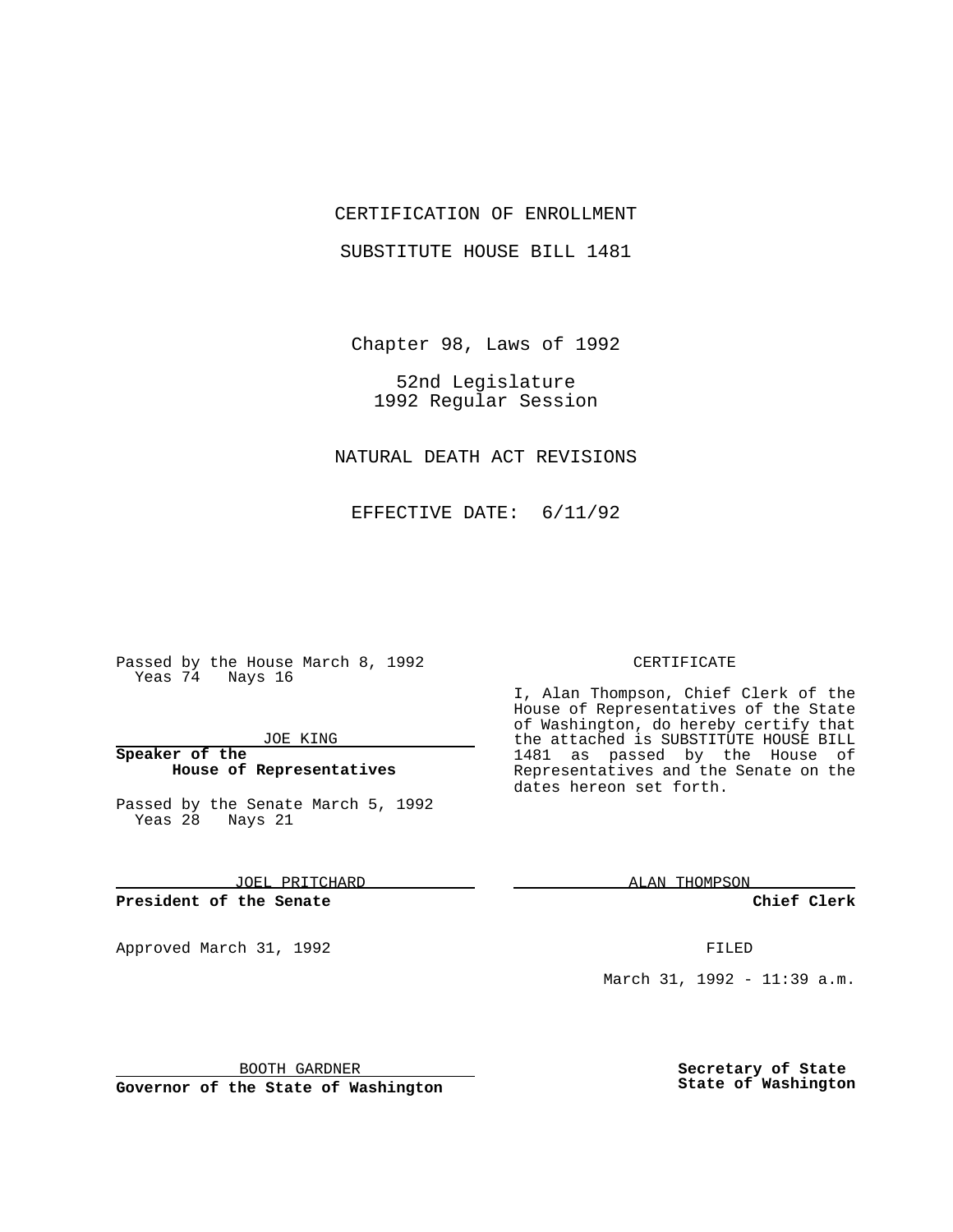# **SUBSTITUTE HOUSE BILL 1481** \_\_\_\_\_\_\_\_\_\_\_\_\_\_\_\_\_\_\_\_\_\_\_\_\_\_\_\_\_\_\_\_\_\_\_\_\_\_\_\_\_\_\_\_\_\_\_

\_\_\_\_\_\_\_\_\_\_\_\_\_\_\_\_\_\_\_\_\_\_\_\_\_\_\_\_\_\_\_\_\_\_\_\_\_\_\_\_\_\_\_\_\_\_\_

# AS AMENDED BY THE SENATE

Passed Legislature - 1992 Regular Session

#### **State of Washington 52nd Legislature 1992 Regular Session**

**By** Committee on Health Care (originally sponsored by Representatives May; Hine; Ballard; R. Johnson; Betrozoff; Spanel; Broback; Rasmussen; Wood; Brumsickle; Neher; Leonard; Ferguson; Day; Lisk; Cooper; Brough; Prentice; Forner; Basich; Paris; Holland; G. Fisher; Horn; Sprenkle; Dellwo; Moyer; Grant; Braddock; Bowman; Heavey; Kremen; Cantwell; Winsley; Zellinsky; Silver; Franklin; Pruitt; Inslee; Edmondson; Sheldon; McLean; Riley; Wynne; Rayburn; Wilson; and Orr)

Read first time 01/27/92.

1 AN ACT Relating to the natural death act; amending RCW 70.122.010, 70.122.020, 70.122.030, 70.122.060, 70.122.070, 70.122.080, 70.122.090, and 70.122.100; adding a new section to chapter 43.70 RCW; adding new sections to chapter 70.122 RCW; and repealing RCW 70.122.050.

5 BE IT ENACTED BY THE LEGISLATURE OF THE STATE OF WASHINGTON:

6 **Sec. 1.** RCW 70.122.010 and 1979 c 112 s 2 are each amended to read 7 as follows:

8 The legislature finds that adult persons have the fundamental right 9 to control the decisions relating to the rendering of their own 10 ((medical)) health care, including the decision to have life-sustaining 11 ((procedures)) treatment withheld or withdrawn in instances of a 12 terminal condition or permanent unconscious condition.

p. 1 of 12 SHB 1481.SL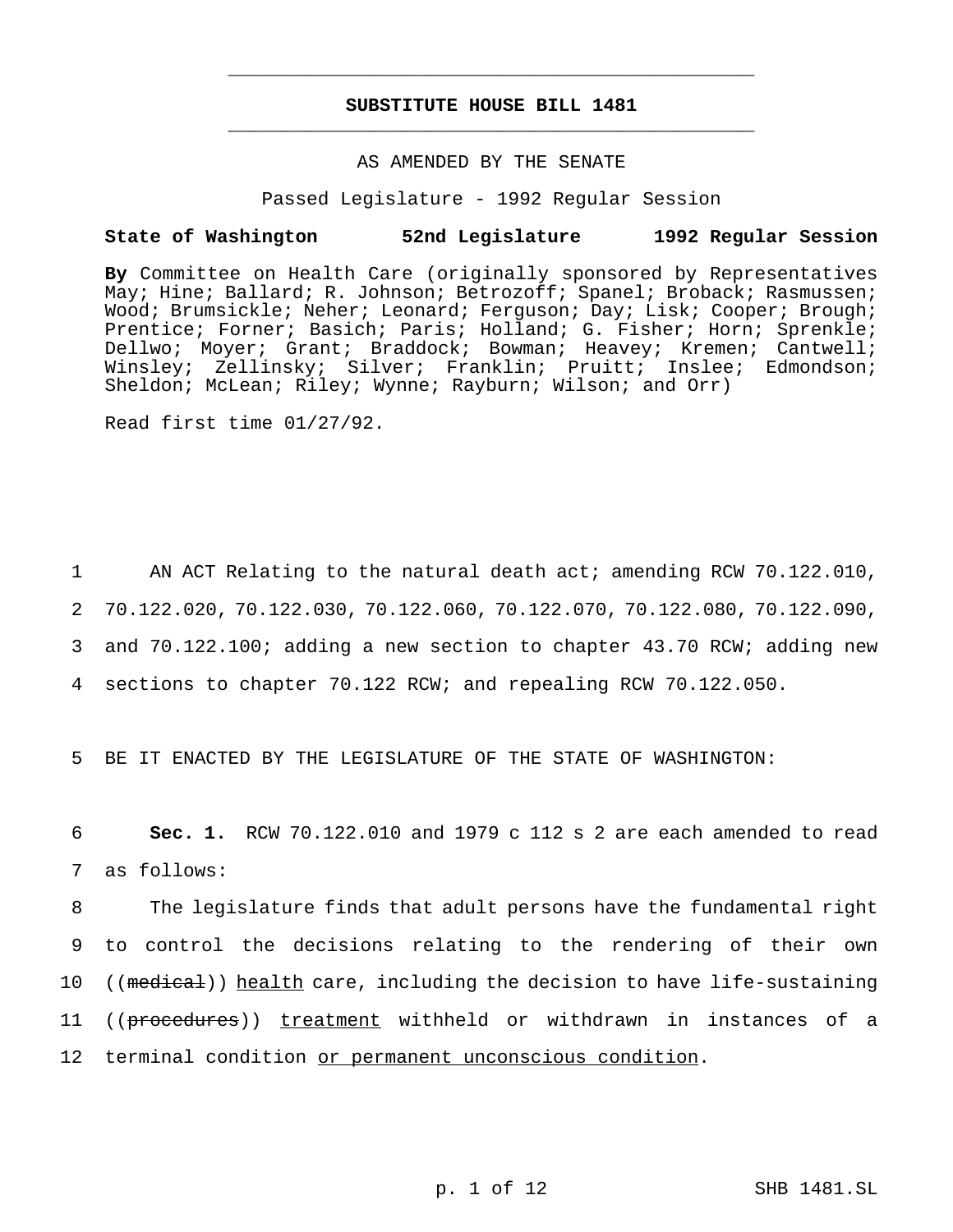1 The legislature further finds that modern medical technology has 2 made possible the artificial prolongation of human life beyond natural 3 limits.

4 The legislature further finds that, in the interest of protecting 5 individual autonomy, such prolongation of ((<del>life</del>)) the process of dying 6 for persons with a terminal condition or permanent unconscious 7 condition may cause loss of patient dignity, and unnecessary pain and 8 suffering, while providing nothing medically necessary or beneficial to 9 the patient. The legislature further believes that physicians and 10 nurses should not withhold or unreasonably diminish pain medication for 11 patients in a terminal condition where the primary intent of providing 12 such medication is to alleviate pain and maintain or increase the 13 patient's comfort.

14 The legislature further finds that there exists considerable 15 uncertainty in the medical and legal professions as to the legality of 16 terminating the use or application of life-sustaining ((procedures)) 17 treatment where the patient having the capacity to make health care 18 decisions has voluntarily ((and in sound mind)) evidenced a desire that 19 such ((procedures)) treatment be withheld or withdrawn.

20 In recognition of the dignity and privacy which patients have a 21 right to expect, the legislature hereby declares that the laws of the 22 state of Washington shall recognize the right of an adult person to 23 make a written directive instructing such person's physician to 24 withhold or withdraw life-sustaining ((procedures)) treatment in the 25 event of a terminal condition or permanent unconscious condition. The 26 legislature also recognizes that a person's right to control his or her 27 health care may be exercised by an authorized representative who 28 validly holds the person's durable power of attorney for health care.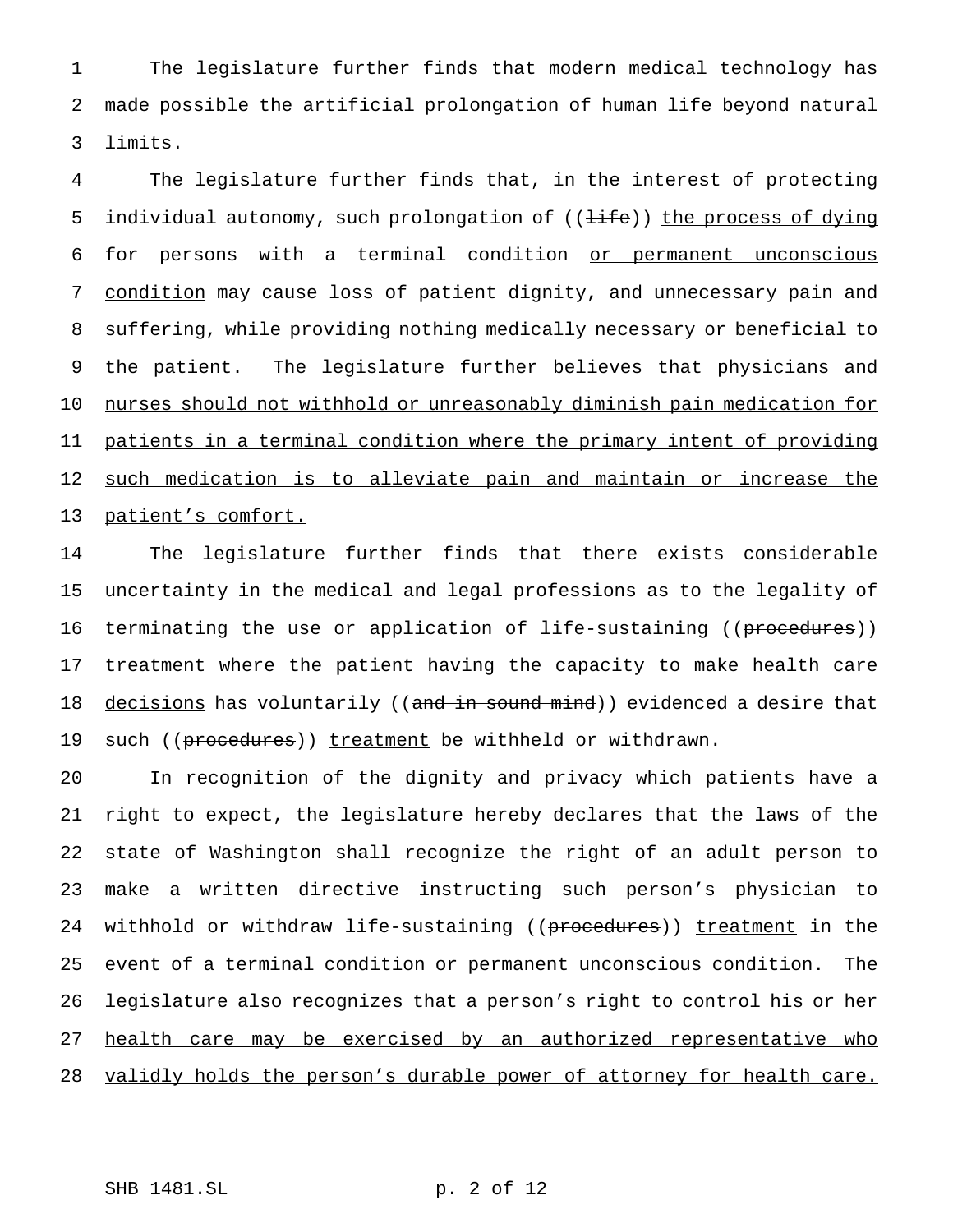1 **Sec. 2.** RCW 70.122.020 and 1979 c 112 s 3 are each amended to read 2 as follows:

3 Unless the context clearly requires otherwise, the definitions 4 contained in this section shall apply throughout this chapter.

5 (1) "Adult person" means a person who has attained the age of 6 majority as defined in RCW 26.28.010 and 26.28.015, and who has the 7 capacity to make health care decisions.

8 (2) "Attending physician" means the physician selected by, or 9 assigned to, the patient who has primary responsibility for the 10 treatment and care of the patient.

11  $((+2))$   $(3)$  "Directive" means a written document voluntarily 12 executed by the declarer ((in accordance with the requirements)) 13 generally consistent with the guidelines of RCW 70.122.030.

14  $((+3))$   $(4)$  "Health facility" means a hospital as defined in RCW 15 ((70.38.020(7))) 70.41.020(2) or a nursing home as defined in RCW 16 ((70.38.020(8))) 18.51.010, a home health agency or hospice agency as 17 defined in RCW 70.126.010, or a boarding home as defined in RCW 18 18.20.020.

19 ((<del>(4)</del>)) <u>(5)</u> "Life-sustaining ((procedure)) treatment" means any 20 medical or surgical ((procedure or intervention which utilizes)) 21 intervention that uses mechanical or other artificial means, including 22 artificially provided nutrition and hydration, to sustain, restore, or 23 ((supplant)) replace a vital function, which, when applied to a 24 qualified patient, would serve only to ((artificially)) prolong the 25 ((moment of death and where, in the judgment of the attending 26 physician, death is imminent whether or not such procedures are 27 utilized)) process of dying. "Life-sustaining ((procedure)) treatment" 28 shall not include the administration of medication or the performance 29 of any medical ((procedure)) or surgical intervention deemed necessary 30 solely to alleviate pain.

p. 3 of 12 SHB 1481.SL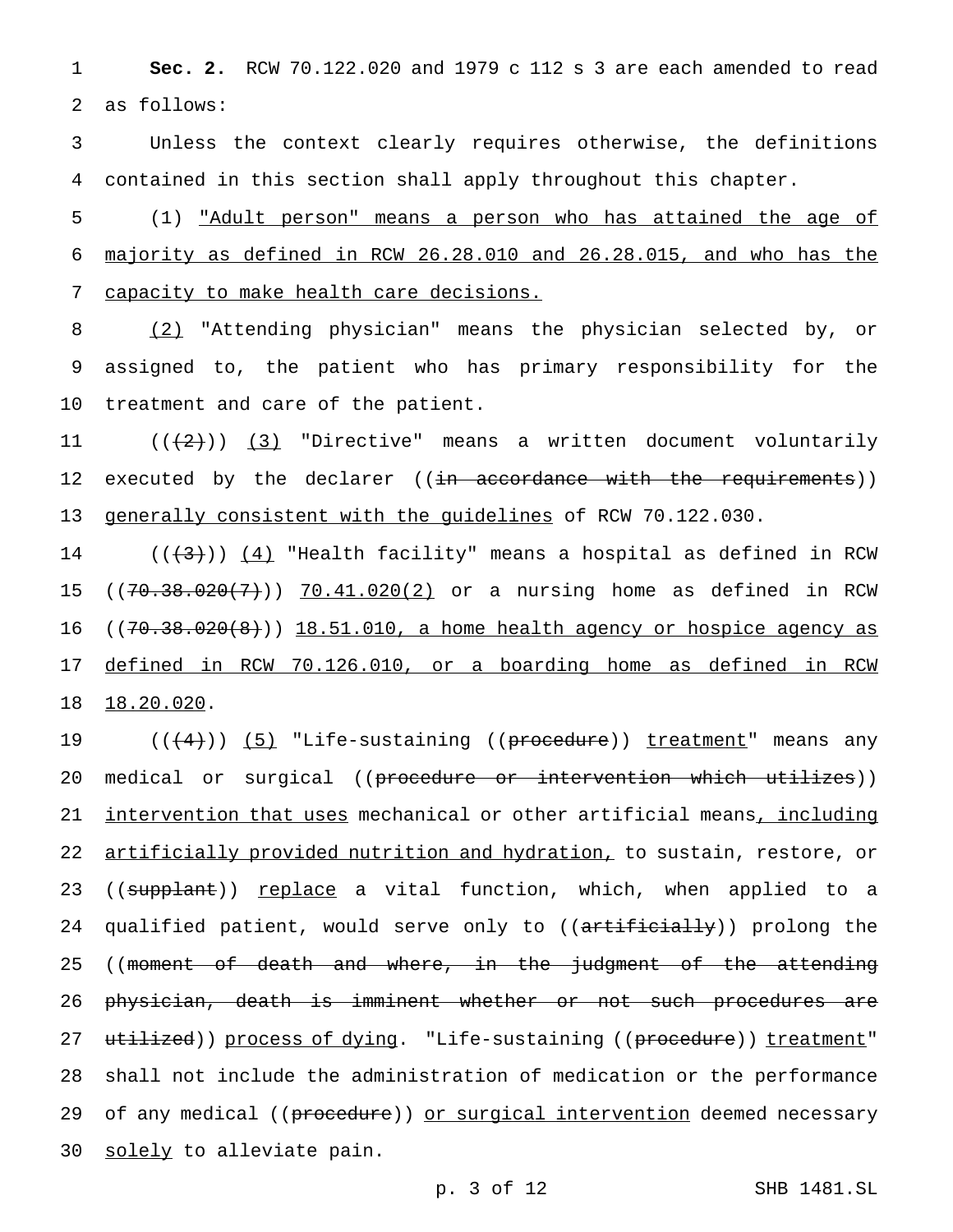(6) "Permanent unconscious condition" means an incurable and irreversible condition in which the patient is medically assessed within reasonable medical judgment as having no reasonable probability of recovery from an irreversible coma or a persistent vegetative state.  $((+5))$   $(7)$  "Physician" means a person licensed under chapters 18.71 or 18.57 RCW.

7 (((6)) (8) "Qualified patient" means an adult person who is a 8 patient diagnosed ((and certified)) in writing to ((be afflicted with)) 9 have a terminal condition by ((two physicians one of whom shall be)) 10 the patient's attending physician, who ((have)) has personally examined 11 the patient, or a patient who is diagnosed in writing to be in a 12 permanent unconscious condition in accordance with accepted medical 13 standards by two physicians, one of whom is the patient's attending 14 physician, and both of whom have personally examined the patient.

15  $((+7))$  (9) "Terminal condition" means an incurable and 16 <u>irreversible</u> condition caused by injury, disease, or illness, ((which, 17 regardless of the application of life-sustaining procedures, would)) 18 that, within reasonable medical judgment, ((produce)) will cause death 19 within a reasonable period of time in accordance with accepted medical 20 standards, and where the application of life-sustaining ((procedures)) 21 <u>treatment</u> serve<u>s</u> only to ((postpone the moment of death of the 22 patient)) prolong the process of dying.

23 ((<del>(8) "Adult person" means a person attaining the age of majority</del> 24 as defined in RCW 26.28.010 and 26.28.015.)

25 **Sec. 3.** RCW 70.122.030 and 1979 c 112 s 4 are each amended to read 26 as follows:

27 (1) Any adult person may execute a directive directing the 28 withholding or withdrawal of life-sustaining ((procedures)) treatment 29 in a terminal condition or permanent unconscious condition. The SHB 1481.SL p. 4 of 12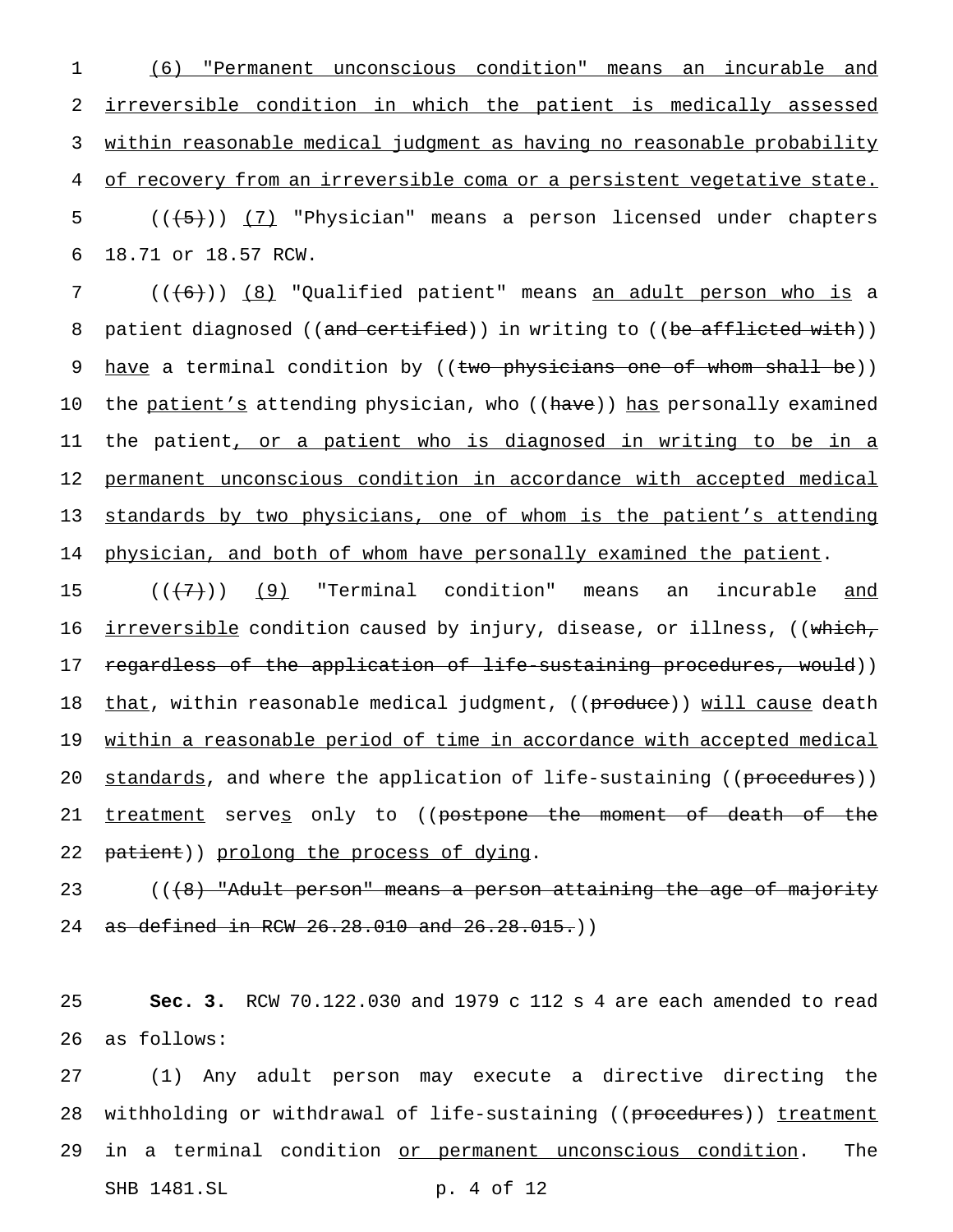directive shall be signed by the declarer in the presence of two witnesses not related to the declarer by blood or marriage and who would not be entitled to any portion of the estate of the declarer upon declarer's decease under any will of the declarer or codicil thereto then existing or, at the time of the directive, by operation of law then existing. In addition, a witness to a directive shall not be the attending physician, an employee of the attending physician or a health facility in which the declarer is a patient, or any person who has a claim against any portion of the estate of the declarer upon declarer's decease at the time of the execution of the directive. The directive, or a copy thereof, shall be made part of the patient's medical records retained by the attending physician, a copy of which shall be forwarded 13 <u>by the custodian of the records</u> to the health facility ((upon the withdrawal of life-sustaining procedures)) when the withholding or withdrawal of life-support treatment is contemplated. The directive 16 ((shall)) may be ((essentially)) in the following form, but in addition may include other specific directions:

18 ((DIRECTIVE TO PHYSICIANS))

## 19 **Health Care Directive**

20 Directive made this \_\_\_\_ day of \_\_\_\_\_\_\_\_\_\_ (month, year).

21 I \_\_\_\_\_\_\_\_, ((being of sound mind)) having the capacity to make 22 health care decisions, willfully, and voluntarily make known my desire 23 that my (( $\frac{1}{1}$ ife)) dying shall not be artificially prolonged under the 24 circumstances set forth below, and do hereby declare that:

25 (a) If at any time I should ((have an incurable injury, disease, or 26 illness certified)) be diagnosed in writing to be in a terminal 27 condition by ((two physicians)) the attending physician, or in a 28 permanent unconscious condition by two physicians, and where the 29 application of life-sustaining ((procedures)) treatment would serve 30 only to artificially prolong the ((moment of my death and where my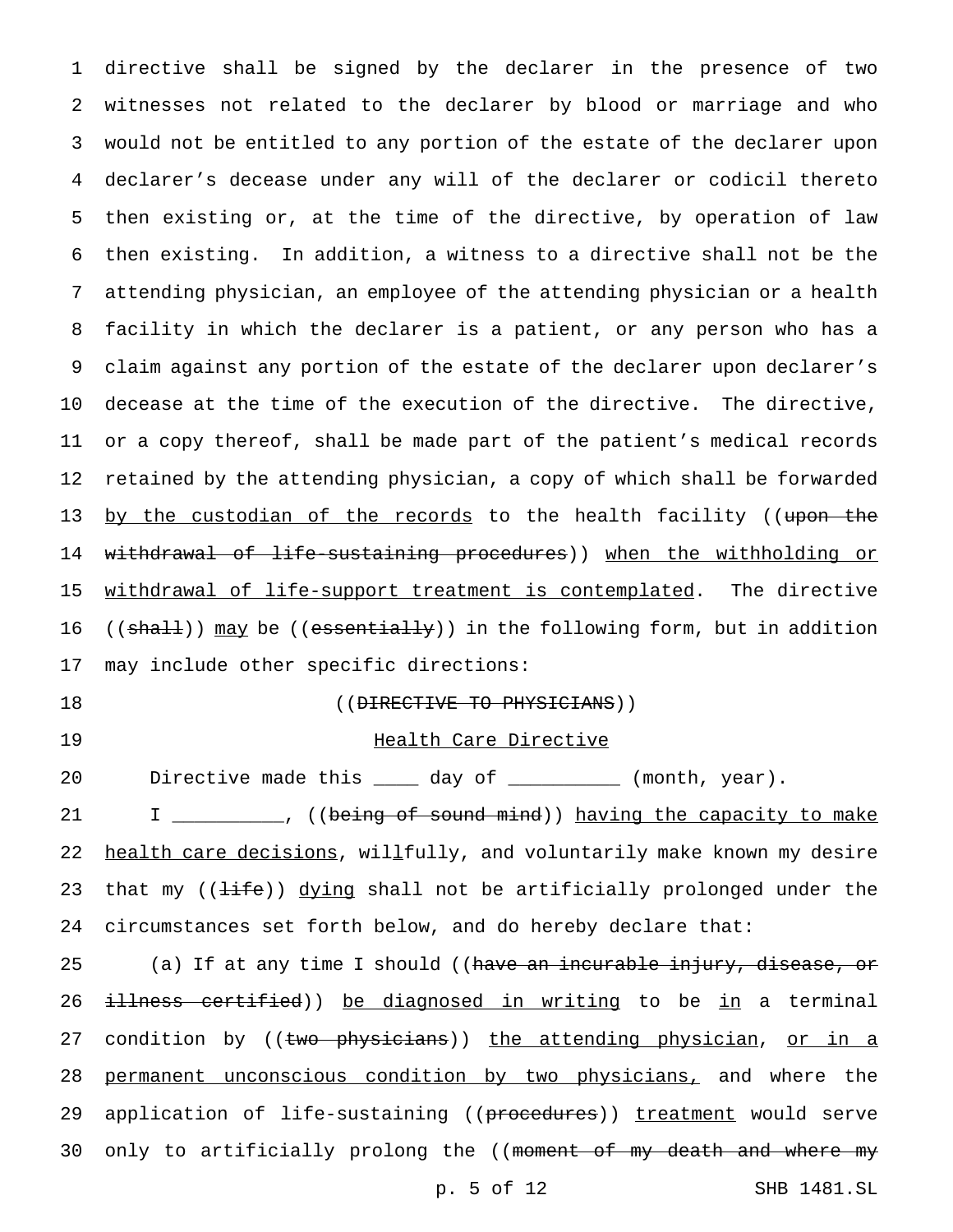physician determines that my death is imminent whether or not life-2 sustaining procedures are utilized)) process of my dying, I direct that 3 such ((procedures)) treatment be withheld or withdrawn, and that I be permitted to die naturally. I understand by using this form that a terminal condition means an incurable and irreversible condition caused by injury, disease, or illness, that would within reasonable medical judgment cause death within a reasonable period of time in accordance with accepted medical standards, and where the application of life-9 sustaining treatment would serve only to prolong the process of dying. I further understand in using this form that a permanent unconscious condition means an incurable and irreversible condition in which I am medically assessed within reasonable medical judgment as having no reasonable probability of recovery from an irreversible coma or a persistent vegetative state.

 (b) In the absence of my ability to give directions regarding the 16 use of such life-sustaining ((<del>procedures</del>)) <u>treatment</u>, it is my intention that this directive shall be honored by my family and physician(s) as the final expression of my legal right to refuse 19 medical or surgical treatment and I accept the consequences (( $f$ from)) of 20 such refusal. If another person is appointed to make these decisions for me, whether through a durable power of attorney or otherwise, I 22 request that the person be quided by this directive and any other clear 23 expressions of my desires.

 (c) If I am diagnosed to be in a terminal condition or in a permanent unconscious condition (check one):

I DO want to have artificially provided nutrition and hydration.

 I DO NOT want to have artificially provided nutrition and 28 hydration.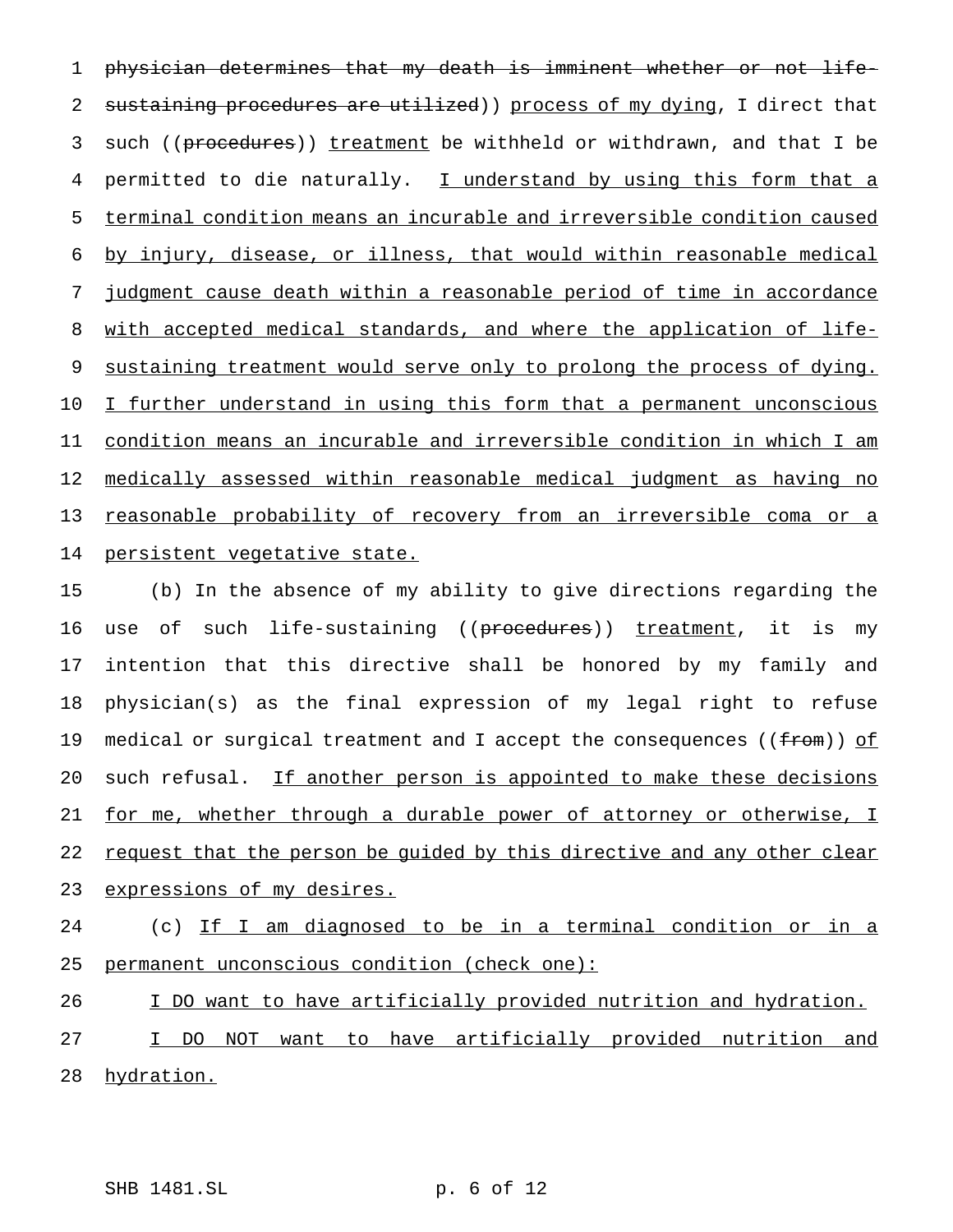1 (d) If I have been diagnosed as pregnant and that diagnosis is 2 known to my physician, this directive shall have no force or effect 3 during the course of my pregnancy.

 $4$  (( $\left(\frac{d}{d}\right)$ ) (e) I understand the full import of this directive and I am 5 emotionally and mentally ((competent)) capable to make the health care 6 decisions contained in this directive.

7 (f) I understand that before I sign this directive, I can add to or 8 delete from or otherwise change the wording of this directive and that 9 I may add to or delete from this directive at any time and that any 10 changes shall be consistent with Washington state law or federal 11 constitutional law to be legally valid.

12 (g) It is my wish that every part of this directive be fully 13 implemented. If for any reason any part is held invalid it is my wish 14 that the remainder of my directive be implemented.

15 Signed............................ 16 City, County, and State of Residence

17 The declarer has been personally known to me and I believe him or her 18 to be ((of sound mind)) capable of making health care decisions.

19 Witness.......................... 20 Witness..........................

21 (2) Prior to ((effectuating a directive)) withholding or 22 withdrawing life-sustaining treatment, the diagnosis of a terminal 23 condition by ((two physicians)) the attending physician or the 24 diagnosis of a permanent unconscious state by two physicians shall be 25 (( $\overline{vertied}$ )) entered in writing((, attached to the directive,)) and 26 made a permanent part of the patient's medical records.

27 (3) A directive executed in another political jurisdiction is valid 28 to the extent permitted by Washington state law and federal 29 constitutional law.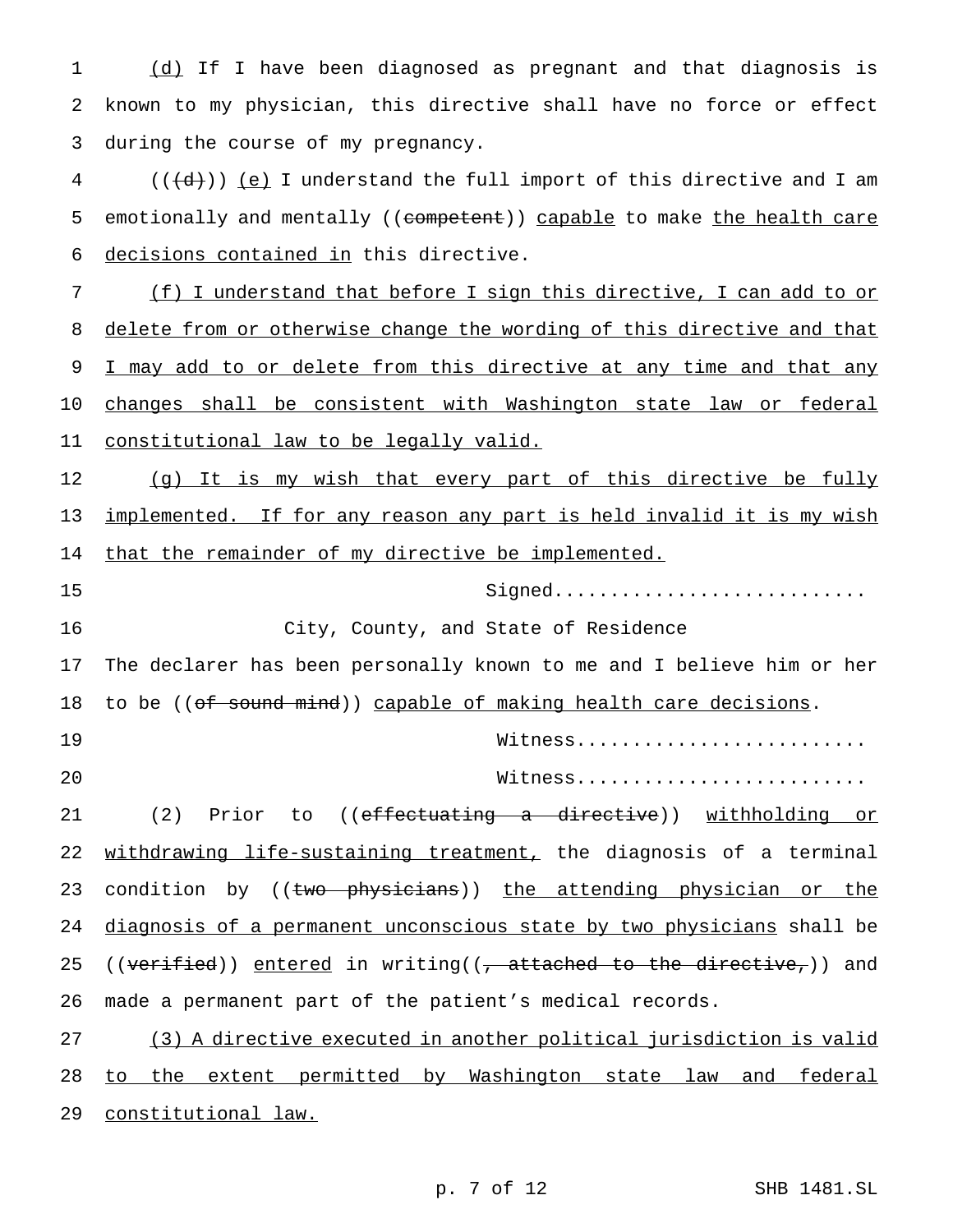NEW SECTION. **Sec. 4.** If a qualified patient capable of making health care decisions indicates that he or she wishes to die at home, the patient shall be discharged as soon as reasonably possible. The health care provider or facility has an obligation to explain the medical risks of an immediate discharge to the qualified patient. If the provider or facility complies with the obligation to explain the medical risks of an immediate discharge to a qualified patient, there shall be no civil or criminal liability for claims arising from such discharge.

 NEW SECTION. **Sec. 5.** Any physician, health care provider acting under the direction of a physician, or health facility and its personnel who participate in good faith in the withholding or withdrawal of life-sustaining treatment from a qualified patient in accordance with the requirements of this chapter, shall be immune from legal liability, including civil, criminal, or professional conduct sanctions, unless otherwise negligent.

 **Sec. 6.** RCW 70.122.060 and 1979 c 112 s 7 are each amended to read as follows:

19 (1) Prior to ((effectuating a)) the withholding or withdrawal of 20 life-sustaining ((procedures)) treatment from a qualified patient pursuant to the directive, the attending physician shall make a reasonable effort to determine that the directive complies with RCW 23 70.122.030 and, if the patient is ((mentally competent)) capable of 24 making health care decisions, that the directive and all steps proposed by the attending physician to be undertaken are currently in accord with the desires of the qualified patient.

 (2) The attending physician or health facility shall inform a 28 patient or patient's authorized representative of the existence of any

SHB 1481.SL p. 8 of 12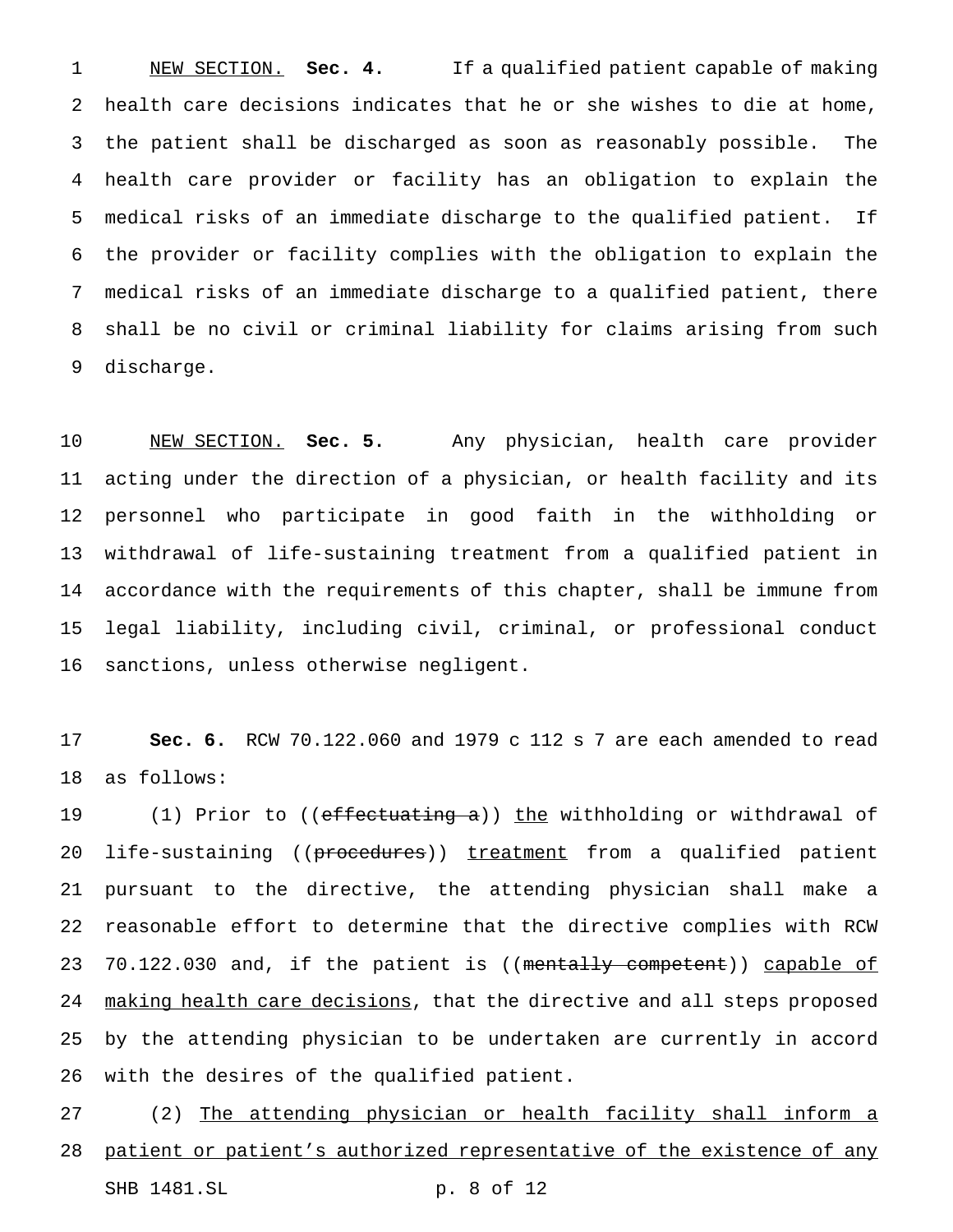1 policy or practice that would preclude the honoring of the patient's directive at the time the physician or facility becomes aware of the existence of such a directive. If the patient, after being informed of such policy or directive, chooses to retain the physician or facility, the physician or facility with the patient or the patient's representative shall prepare a written plan to be filed with the patient's directive that sets forth the physician's or facilities' 8 intended actions should the patient's medical status change so that the 9 directive would become operative. The physician or facility under this subsection has no obligation to honor the patient's directive if they have complied with the requirements of this subsection, including 12 compliance with the written plan required under this subsection.

13 (3) The directive shall be conclusively presumed, unless revoked, 14 to be the directions of the patient regarding the withholding or 15 withdrawal of life-sustaining ((procedures)) treatment. No physician, 16 ((and no licensed)) health facility, or health personnel acting in good 17 faith ((under the direction of a physician,)) with the directive or in 18 accordance with the written plan in subsection (2) of this section 19 shall be criminally or civilly liable for failing to effectuate the 20 directive of the qualified patient pursuant to this subsection. (( $H$ 21 the physician refuses to effectuate the directive, such physician shall 22 make a good faith effort to transfer the qualified patient to another 23 physician who will effectuate the directive of the qualified patient.)) 24 (4) No nurse, physician, or other health care practitioner may be 25 required by law or contract in any circumstances to participate in the 26 withholding or withdrawal of life-sustaining treatment if such person 27 objects to so doing. No person may be discriminated against in 28 employment or professional privileges because of the person's 29 participation or refusal to participate in the withholding or 30 withdrawal of life-sustaining treatment.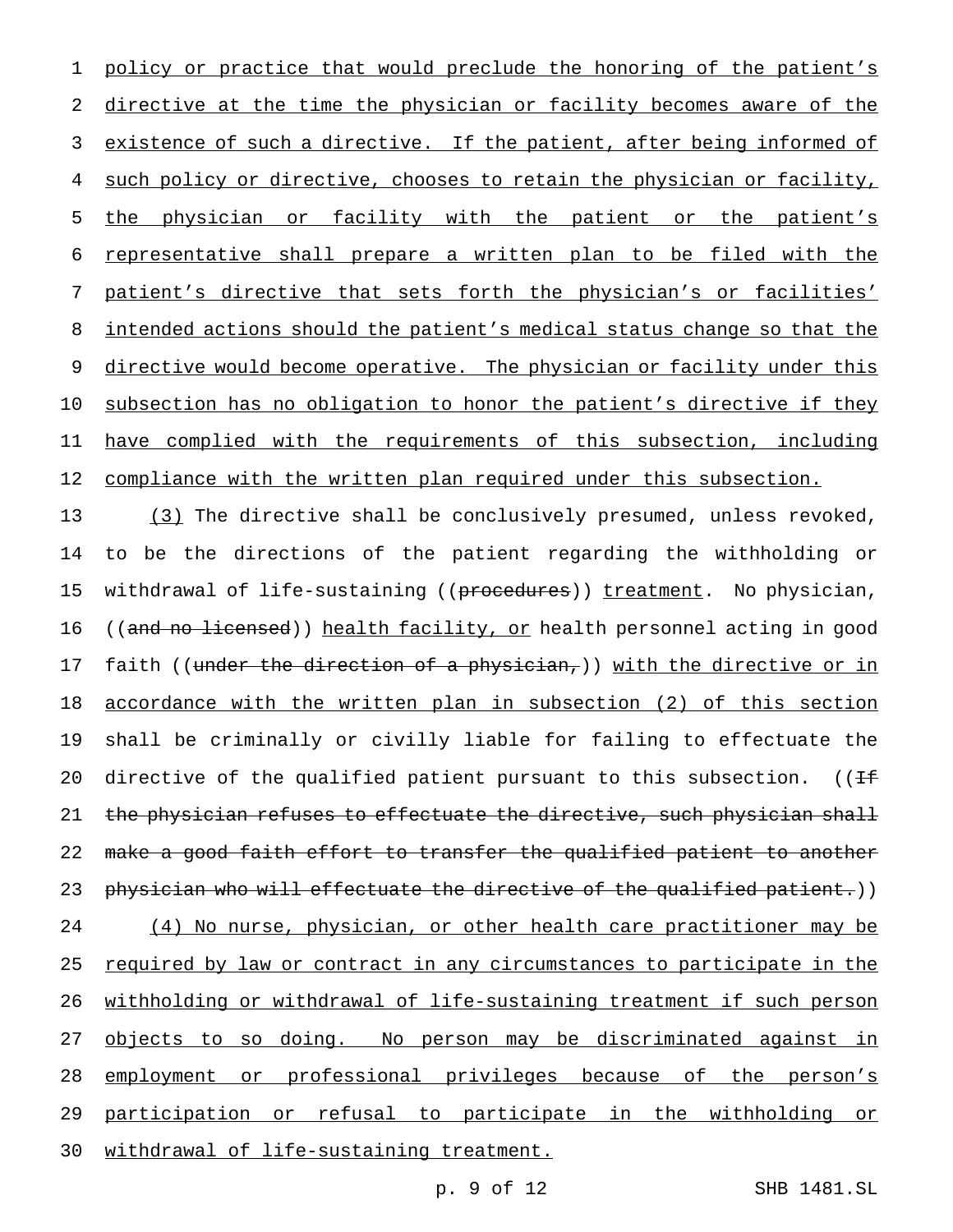**Sec. 7.** RCW 70.122.070 and 1979 c 112 s 8 are each amended to read as follows:

3 (1) The withholding or withdrawal of life-sustaining ((procedures)) 4 treatment from a qualified patient pursuant to the patient's directive in accordance with the provisions of this chapter shall not, for any purpose, constitute a suicide or a homicide.

 (2) The making of a directive pursuant to RCW 70.122.030 shall not restrict, inhibit, or impair in any manner the sale, procurement, or issuance of any policy of life insurance, nor shall it be deemed to modify the terms of an existing policy of life insurance. No policy of life insurance shall be legally impaired or invalidated in any manner 12 by the withholding or withdrawal of life-sustaining ((procedures)) 13 treatment from an insured qualified patient, notwithstanding any term of the policy to the contrary.

 (3) No physician, health facility, or other health provider, and no health care service plan, insurer issuing disability insurance, self- insured employee welfare benefit plan, or nonprofit hospital service plan, shall require any person to execute a directive as a condition for being insured for, or receiving, health care services.

 **Sec. 8.** RCW 70.122.080 and 1979 c 112 s 10 are each amended to read as follows:

 The act of withholding or withdrawing life-sustaining 23 ((procedures)) treatment, when done pursuant to a directive described 24 in RCW 70.122.030 and which ((causes)) <u>results in</u> the death of the declarer, shall not be construed to be an intervening force or to 26 affect the chain of proximate cause between the conduct of ((any 27 person)) anyone that placed the declarer in a terminal condition or a 28 permanent unconscious condition and the death of the declarer.

```
SHB 1481.SL p. 10 of 12
```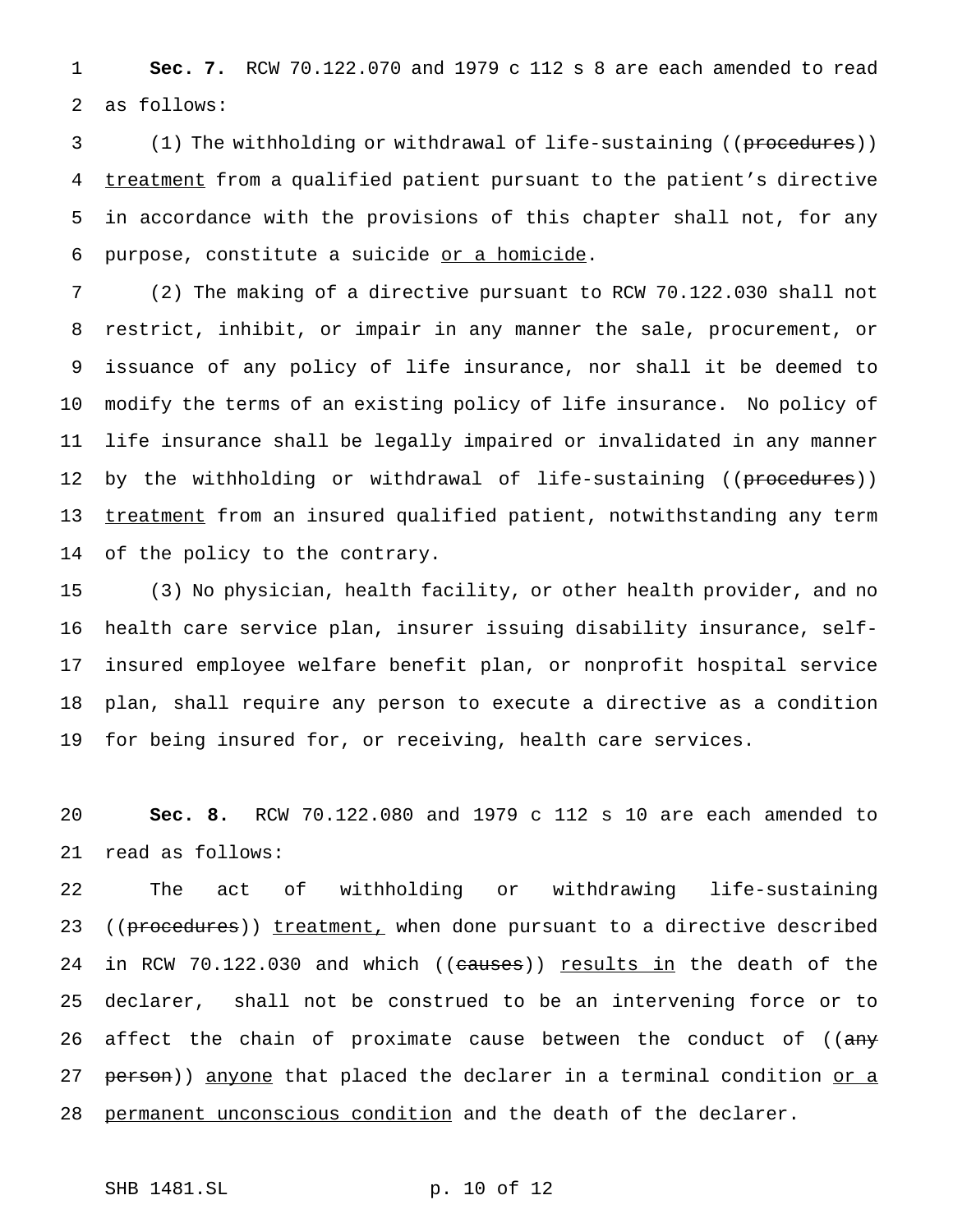**Sec. 9.** RCW 70.122.090 and 1979 c 112 s 9 are each amended to read as follows:

 Any person who willfully conceals, cancels, defaces, obliterates, or damages the directive of another without such declarer's consent shall be guilty of a gross misdemeanor. Any person who falsifies or forges the directive of another, or willfully conceals or withholds personal knowledge of a revocation as provided in RCW 70.122.040 with the intent to cause a withholding or withdrawal of life-sustaining 9 ((procedures)) treatment contrary to the wishes of the declarer, and thereby, because of any such act, directly causes life-sustaining 11 ((procedures)) treatment to be withheld or withdrawn and death to thereby be hastened, shall be subject to prosecution for murder in the first degree as defined in RCW 9A.32.030.

 **Sec. 10.** RCW 70.122.100 and 1979 c 112 s 11 are each amended to read as follows:

 Nothing in this chapter shall be construed to condone, authorize, 17 or approve mercy killing or physician-assisted suicide, or to permit any affirmative or deliberate act or omission to end life other than to permit the natural process of dying.

 NEW SECTION. **Sec. 11.** This chapter shall not be construed as providing the exclusive means by which individuals may make decisions regarding their health treatment, including but not limited to, the withholding or withdrawal of life-sustaining treatment, nor limiting the means provided by case law more expansive than this act.

 NEW SECTION. **Sec. 12.** Any person or health facility may assume that a directive complies with this chapter and is valid.